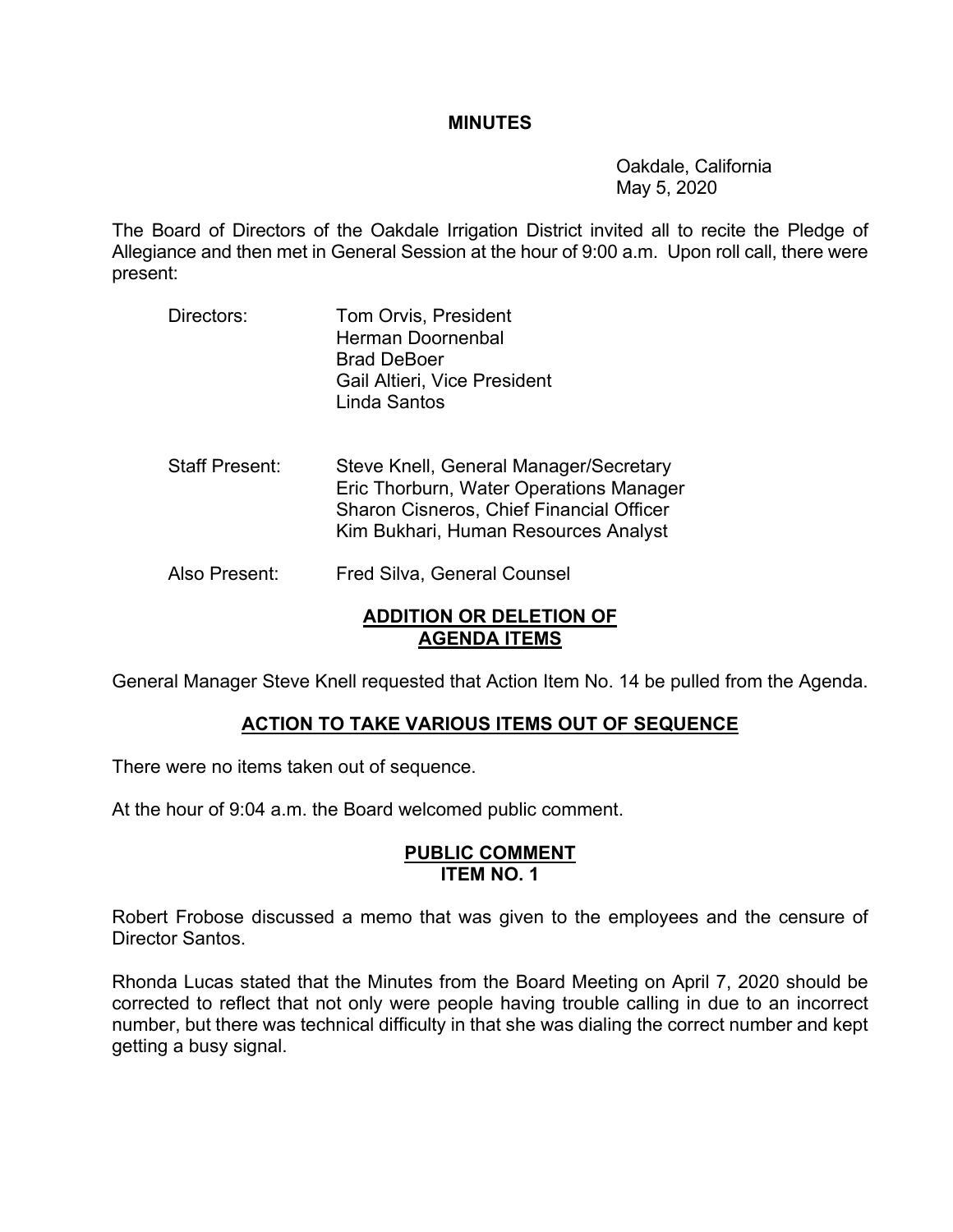There being no further Public Comment; Public Comment closed at 9:11 a.m. and the Board Meeting continued.

Director Santos requested Item No. 2 be pulled from the Consent Calendar.

## **CONSENT ITEMS ITEM NOS. 3, 4, 5, 6, 7, 8**

## **ITEM NO. 3 APPROVE OAKDALE IRRIGATION DISTRICT'S STATEMENT OF OBLIGATIONS**

A motion was made by Director Doornenbal, seconded by Director Altieri, and was unanimously supported to approve Oakdale Irrigation District Statement of Obligations by a roll call vote of 5-0.

## **ITEM NO. 4 APPROVE OID IMPROVEMENT DISTRICT'S STATEMENT OF OBLIGATIONS**

A motion was made by Director Doornenbal, seconded by Director Altieri, and was unanimously supported to approve OID Improvement District's Statement of Obligations by a roll call vote of 5-0

## **ITEM NO. 5**

## **APPROVE THE MONTHLY TREASURER'S REPORT AND FINANCIAL STATEMENTS FOR THE TWO MONTHS ENDING FEBRUARY 29, 2020**

A motion was made by Director Doornenbal, seconded by Director Altieri, and was unanimously supported to approve the Monthly Treasurer's Report and Financial Statements for the Two Months Ending February 29, 2020 by a roll call vote of 5-0.

## **ITEM NO. 6 APPROVE THE MONTHLY TREASURER'S REPORT AND FINANCIAL STATEMENTS FOR THE THREE MONTHS ENDING MARCH 31, 2020**

A motion was made by Director Doornenbal, seconded by Director Altieri, and was unanimously supported to approve the Monthly Treasurer's Report and Financial Statements for the Three Months Ending March 31, 2020 by a roll call vote of 5-0.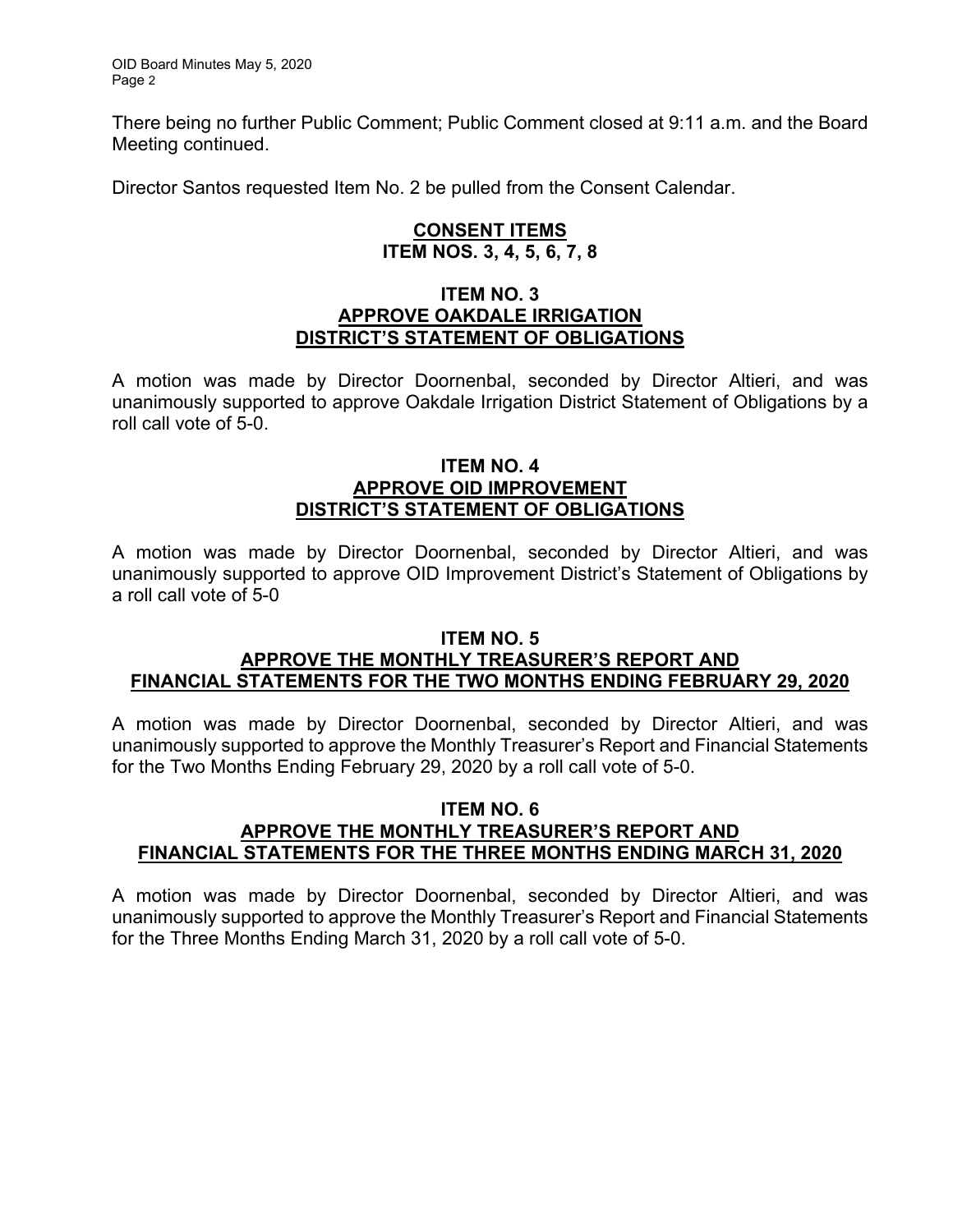## **ITEM NO. 7 APPROVE ADOPTION OF THE RESOLUTION FOR THE DESIGNATION OF OAKDALE IRRIGATION DISTRICT'S AGENT FOR FILING OF APPLICATIONS WITH THE CALIFORNIA GOVERNOR'S OFFICE OF EMERGENCY SERVICES (CAL OES) FOR THE PURPOSE OF OBTAINING FEDERAL FINANCIAL ASSISTANCE RELATED TO THE COVID-19 PANDEMIC AND ANY FUTURE DISASTERS FOR UP TO THREE YEARS**

A motion was made by Director Doornenbal, seconded by Director Altieri, and was unanimously supported to approve the Resolution for the Designation of Oakdale Irrigation District's Agent for Non-State Agencies for filing of applications with the California Governor's Office of Emergency Services (Cal OES) for the purpose of obtaining federal financial assistance related to the COVID-19 pandemic and any future disasters for up to three years.

## **ITEM NO. 8 APPROVE OAKDALE IRRIGATION DISTRICT'S COMMITMENT TO FUNDING FOR THE 60% DESIGN LEVEL FOR THE CANYON TUNNEL PROJECT**

A motion was made by Director Doornenbal, seconded by Director Altieri, and was unanimously supported to approve Oakdale Irrigation District's commitment to funding for the 60% design level for the Canyon Tunnel Project.

The above consent items were passed by the following roll call vote:

| Director Altieri       | Yes |
|------------------------|-----|
| <b>Director Santos</b> | Yes |
| Director Doornenbal    | Yes |
| <b>Director Orvis</b>  | Yes |
| Director DeBoer        | Yes |

# **PULLED CONSENT ITEM ITEM NO. 2**

## **ITEM NO. 2 APPROVE BOARD OF DIRECTORS' MINUTES OF THE MEETING OF APRIL 7, 2020 AND RESOLUTION NOS. 2020-10, 2020-11, 2020-12, 2020-13, 2020-14, 2020-15, 2020-16 AND 2020-17**

Attorney Silva recommended that a notation of the public comment that was made in today's meeting with regard to the issues that arose at the prior meeting on the technical difficulties that people were having in trying to call in be included in this meeting's minutes rather than trying to revise the prior meeting's minutes. Attorney Silva stated that no one raised the issue at the April 7, 2020 meeting and he did not think it would be accurate to reflect that in the April 7, 2020 minutes. He stated that it would be appropriate to include the comment that was made by the member of the public in today's meeting minutes.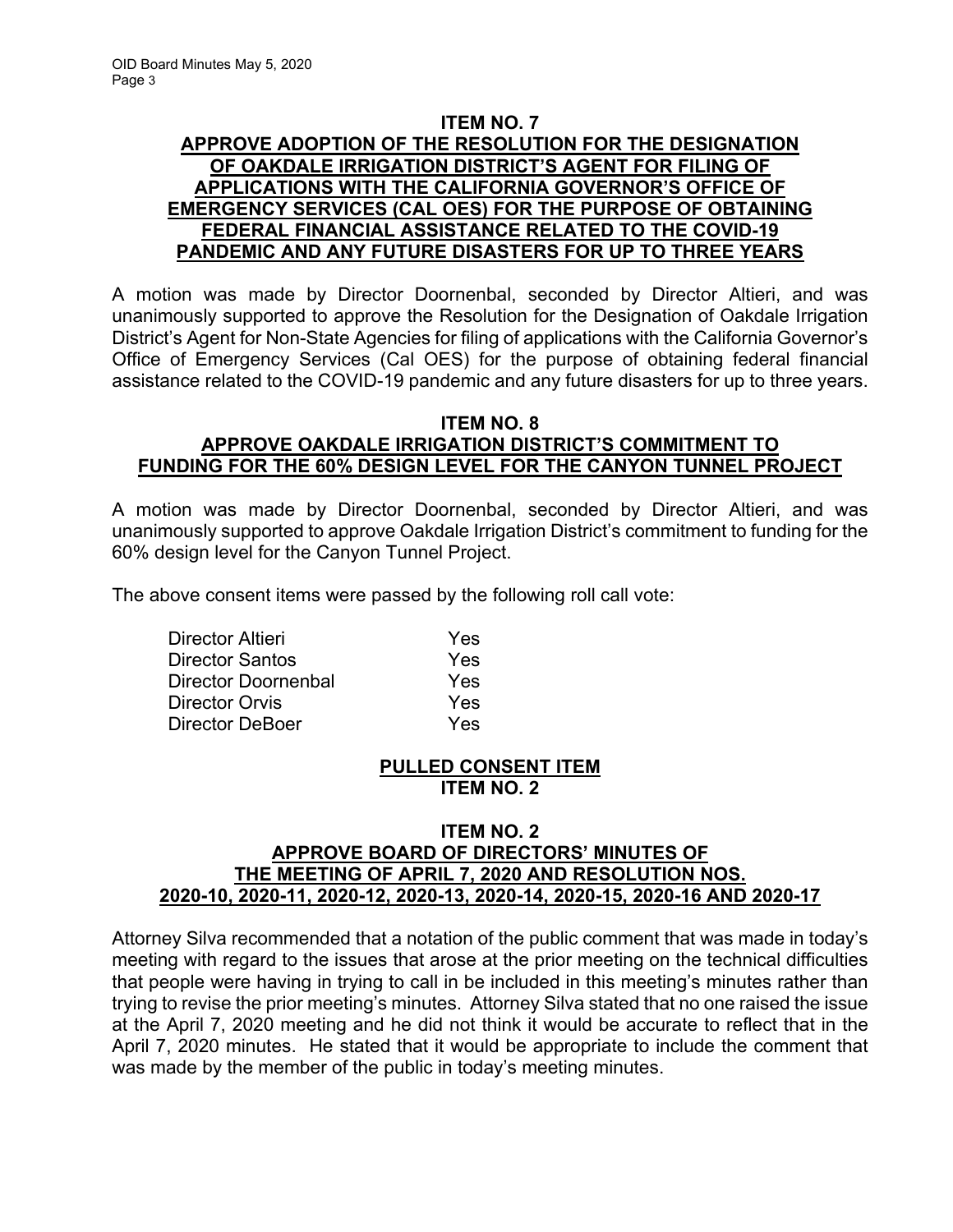OID Board Minutes May 5, 2020 Page 4

A motion was made by Director DeBoer, seconded by Director Doornenbal to approve the Board of Directors' Minutes of the Meeting of April 7, 2020 and Resolution Nos. 2020-10, 2020-11, 2020-12, 2020-13, 2020-14, 2020-15, 2020-16 and 2020-17 and to note in the public comment that people were having technical difficulties trying to call in, and was voted by the following roll call vote:

| Director Altieri    | Nο  |
|---------------------|-----|
| Director Santos     | Nο  |
| Director Doornenbal | Yes |
| Director Orvis      | Yes |
| Director DeBoer     | Yes |

The motion passed by a 3-2 vote.

## **ACTION ITEMS ITEM NO. 9, 10, 11, 12, 13**

### **ITEM NO. 9 REVIEW AND TAKE POSSIBLE ACTION TO ADOPT THE RESOLUTION ACCEPTING THE MEMORANDUM OF UNDERSTANDING WITH THE OPERATING ENGINEERS LOCAL UNION NO. 3 BARGAINING GROUP EFFECTIVE JANUARY 1, 2020**

A motion was made by Director Doornenbal, seconded by Director Altieri, and was unanimously supported to adopt the Resolution Accepting the Memorandum of Understanding with the Operating Engineers Local Union No. 3 Bargaining Group Effective January 1, 2020 by the following roll call vote:

| Director Altieri    | Yes |
|---------------------|-----|
| Director Santos     | Yes |
| Director Doornenbal | Yes |
| Director Orvis      | Yes |
| Director DeBoer     | Yes |

The motion passed by a 5-0 vote.

## **ITEM NO. 10 REVIEW AND TAKE POSSIBLE ACTION TO ADOPT THE RESOLUTION ACCEPTING THE MEMORANDUM OF UNDERSTANDING WITH THE NON-EXEMPT CONFIDENTIAL BARGAINING GROUP EFFECTIVE JANUARY 1, 2020**

A motion was made by Director Altieri, seconded by Director Doornenbal, and was unanimously supported to adopt the Resolution Accepting the Memorandum of Understanding with the Non-Exempt Confidential Bargaining Group Effective January 1, 2020 by the following roll call vote: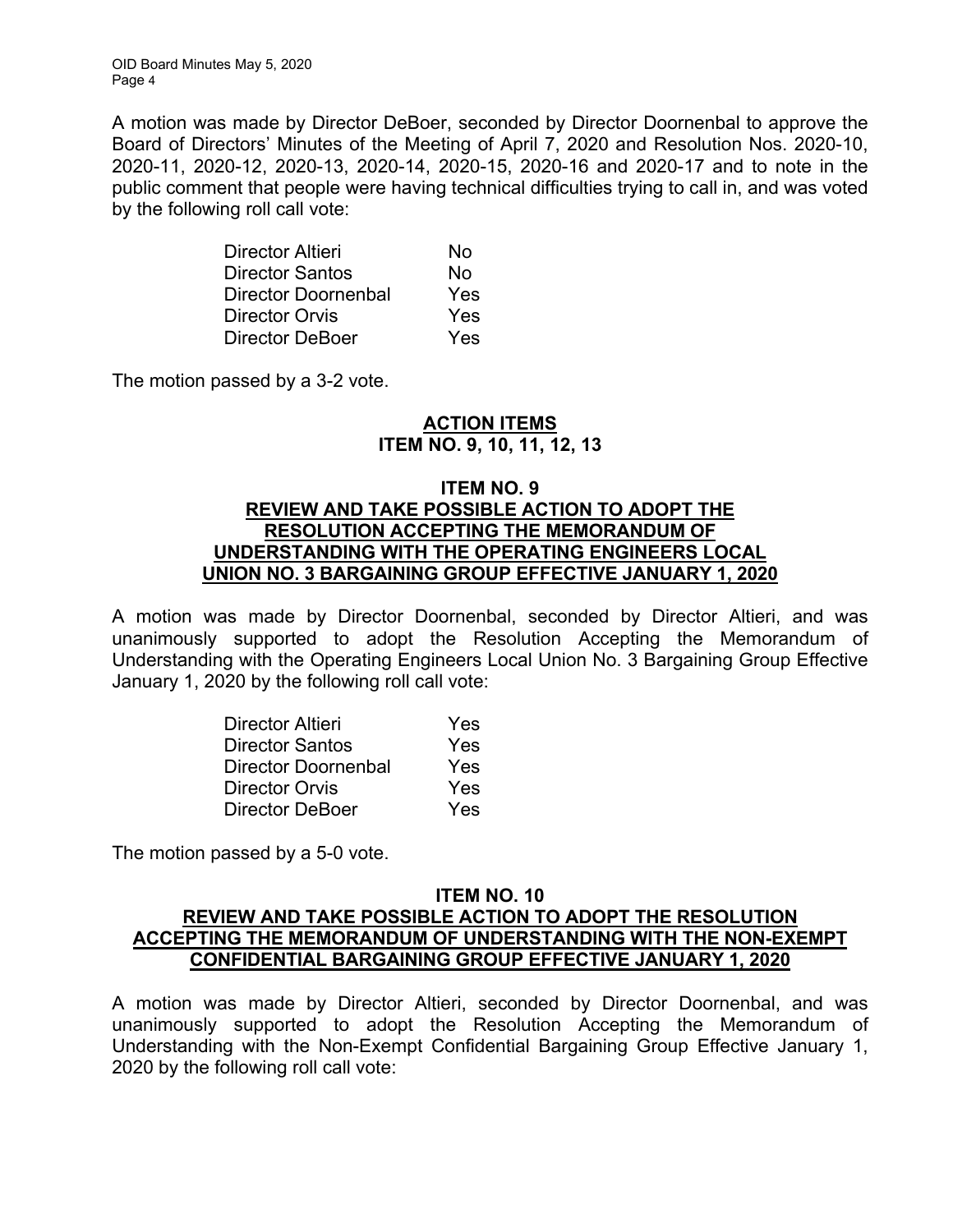| <b>Director Altieri</b> | Yes |
|-------------------------|-----|
| Director Santos         | Yes |
| Director Doornenbal     | Yes |
| <b>Director Orvis</b>   | Yes |
| Director DeBoer         | Yes |

The motion passed by a 5-0 vote.

## **ITEM NO. 11 REVIEW AND TAKE POSSIBLE ACTION TO ADOPT THE RESOLUTION ACCEPTING THE MEMORANDUM OF UNDERSTANDING WITH THE EXEMPT SUPERVISORY BARGAINING GROUP EFFECTIVE JANUARY 1, 2020**

A motion was made by Director Altieri, seconded by Director Doornenbal, and was unanimously supported to adopt the Resolution Accepting the Memorandum of Understanding with the Exempt Supervisory Bargaining Group Effective January 1, 2020 by the following roll call vote:

| Director Altieri    | Yes |
|---------------------|-----|
| Director Santos     | Yes |
| Director Doornenbal | Yes |
| Director Orvis      | Yes |
| Director DeBoer     | Yes |

The motion passed by a 5-0 vote.

#### **ITEM NO. 12**

## **REVIEW AND TAKE POSSIBLE ACTION TO ADOPT THE RESOLUTION ACCEPTING THE MEMORANDUM OF UNDERSTANDING WITH THE EXEMPT MANAGEMENT BARGAINING GROUP EFFECTIVE JANUARY 1, 2020**

A motion was made by Director Altieri, seconded by Director Doornenbal, and was unanimously supported to adopt the Resolution Accepting the Memorandum of Understanding with the Exempt Management Bargaining Group Effective January 1, 2020 by the following roll call vote:

| <b>Director Altieri</b> | Yes |
|-------------------------|-----|
| Director Santos         | Yes |
| Director Doornenbal     | Yes |
| Director Orvis          | Yes |
| Director DeBoer         | Yes |

The motion passed by a 5-0 vote.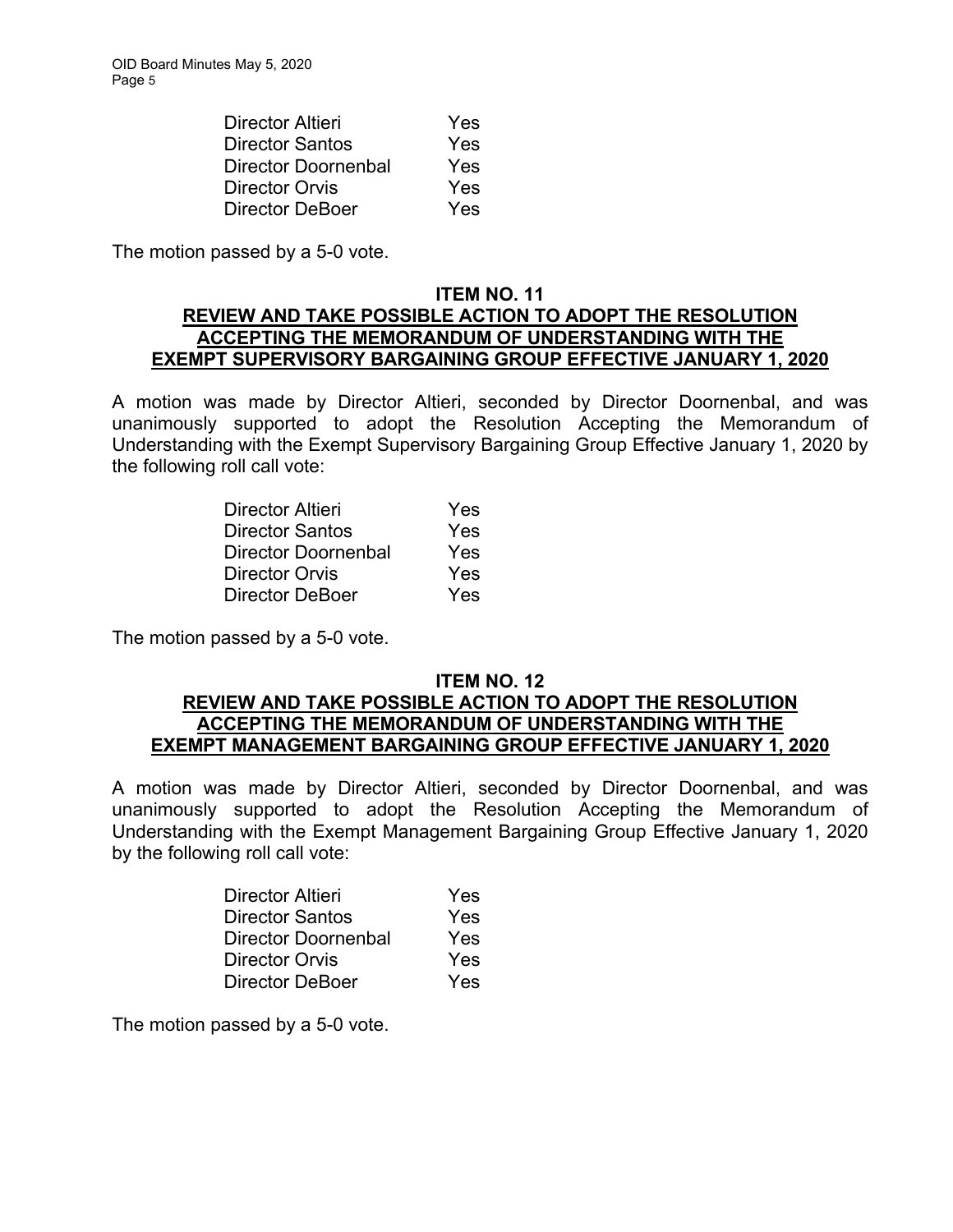## **ITEM NO. 13 REVIEW AND TAKE POSSIBLE ACTION TO ADOPT THE RESOLUTION APPROVING THE EMPLOYEE 2020 OFFICIAL SALARY AND WAGE SCHEDULE**

A motion was made by Director Doornenbal, seconded by Director Altieri, and was unanimously supported to adopt the Resolution Approving the Employee 2020 Official Salary and Wage Schedule by the following roll call vote:

| Director Altieri           | Yes |
|----------------------------|-----|
| <b>Director Santos</b>     | Yes |
| <b>Director Doornenbal</b> | Yes |
| Director Orvis             | Yes |
| Director DeBoer            | Yes |

The motion passed by a 5-0 vote.

# **DISCUSSION ITEM NO. 15**

## **ITEM NO. 15 DISCUSSION ON CHANGES TO THE OAKDALE IRRIGATION DISTRICT SURFACE WATER SHORTAGE POLICY**

Water Operations Manager Eric Thorburn discussed the proposed changes to the Oakdale Irrigation District Surface Water Shortage Policy. He stated that item would be brought back to the next meeting of the Board of Directors for approval on the Consent Calendar.

## **COMMUNICATIONS ITEM NO. 16**

# **A. GENERAL MANAGERS REPORT**

General Manager Steve Knell discussed the items contained in the Board Packet under Communications. General Manager Steve Knell also gave the Board an update on the 2020 water budget.

# **B. COMMITTEE REPORTS**

# **Ad Hoc Architectural Committee Meeting**, April 8, 2020

Director Orvis stated that the Ad Hoc Architectural Committee reviewed more renderings and architectural looks for the new building. He said that the committee is continuing to look at ways to par down the overall costs if the Board decides to move forward with the new building.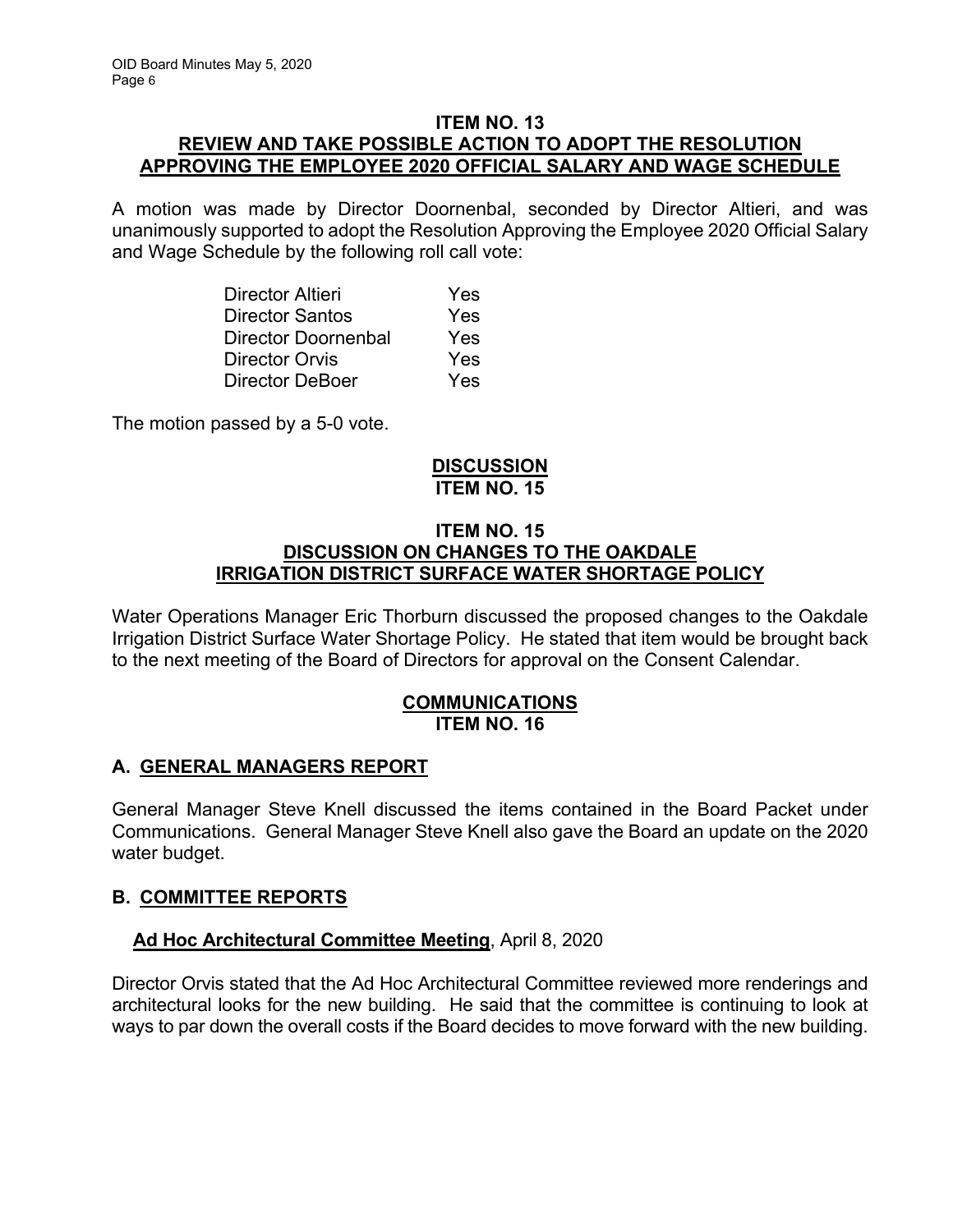|                             | Finance Committee Meeting, April 8, 2020 (Closed Session)         |
|-----------------------------|-------------------------------------------------------------------|
|                             | Government Code §54956.8 Conference with Real Property Negotiator |
| <b>Negotiating Parties:</b> | OID, Federal and State Contractors, SEWD,                         |
|                             | City of Brisbane, City of San Francisco, Mi-Wuks,                 |
|                             | Local OOD Ag Users                                                |
| Property:                   | Water                                                             |
| <b>Agency Negotiators:</b>  | <b>General Manager and Water Counsel</b>                          |
| <b>Under Negotiations:</b>  | <b>Price and Terms</b>                                            |

Director DeBoer stated the Finance Committee looked at the financial needs of the District, the current sources of income and looked at the future water sales and how this would impact the rates of the OID constituents. Director DeBoer stated that the meeting was more of an informational meeting to see how the future pans out for the District.

## **C. SUMMARY OF DIRECTOR'S COMMENTS**

Director Altieri stated it was disconcerting that she and Director Santos found out about the Brisbane water sale through a web posting and through some constituents. She felt some OID members were well aware of the proposed water sale before the March 3, 2020 Board meeting; however, neither Directors Altieri nor Santos were aware of the sale. She wishes she was better informed on these matters.

Director Altieri stated she was shocked by Agenda Item 14 which was pulled from the agenda. The Director also requested that the sending of the memo to OID employees be agendized for OID's next Board meeting in Closed Session.

Director Doornenbal

Director Doornenbal had no comments.

#### Director Santos

Director Santos stated that after reading Item 14, which was pulled from the agenda, she retained legal counsel. It is her opinion that any censuring of an elected official should be done in open session. She asserted that she has repeated this opinion at both the Tri-Dam and OID Board Meetings. But she stated that both of these Boards have refused to hold a public hearing regarding her censure. She stated that she has been denied due process and an opportunity to address the allegations against her. As a result she stated that rate payers have been denied their right to participate, comment and make their own informed decision.

Having no faith that this Board will faithfully act in a manner prescribed by law, she announced that she is personally filing a complaint with the Grand Jury.

Director DeBoer

Director DeBoer had no comments.